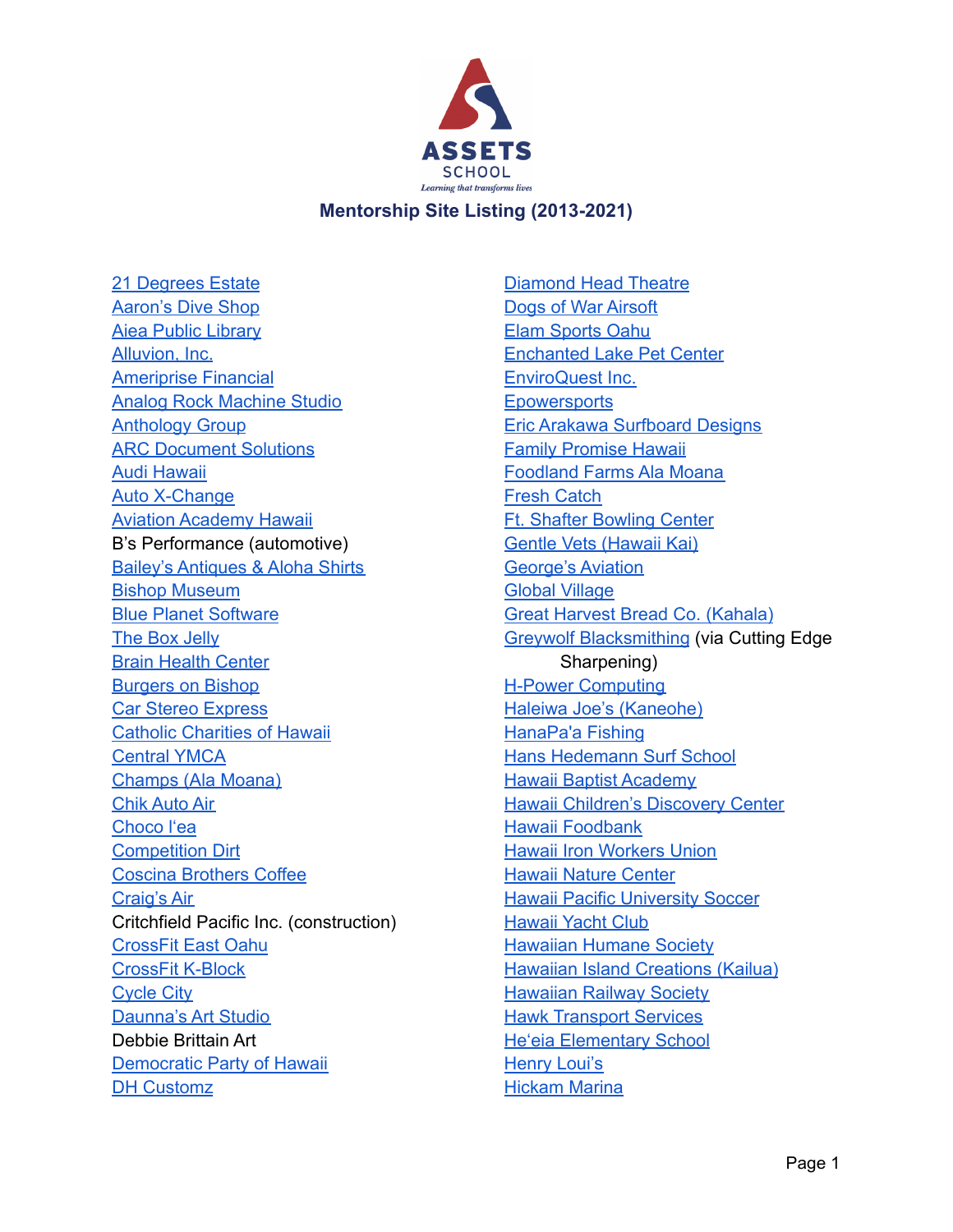

Hokulani [Elementary](https://www.hokulani-elementary.com/) School Holy [Nativity](https://www.holynativityschool.org/) School Honolulu [BeerWorks](https://www.honolulubeerworks.com/) [Honolulu](https://honolulubulls.org/) Bulls Soccer Club Honolulu Fire [Department](https://fire.honolulu.gov/) [Honolulu](https://honolulumuseum.org/) Museum of Art [Honolulu](https://www.htyweb.org/) Theater for Youth [Honolulu](https://www.honoluluzoo.org/) Zoo Society [Ho'oula](https://www.kkv.net/hooulu) 'Aina Hot Topic (Ala [Moana\)](https://www.hottopic.com/store-details?StoreID=0205) Hui Ku Maoli Ola Native Plant [Specialists](https://hawaiiannativeplants.com/) Hyatt [Regency](https://www.hyatt.com/en-US/hotel/hawaii/hyatt-regency-waikiki-beach-resort-and-spa/hnlrw) Waikiki Ikaika Hawaii [Watermans](https://www.ikaikahawaii.com/) Program [In4mation](https://www.in4mation.co/) [International](http://www.ihchawaii.org/) Hospitality Center [Interscholastic](http://ilhsports.com/) League of Honolulu Island Metal [Works](https://www.manta.com/c/mkkt9nd/island-metal-works) Island Water [Sports](https://islandwatersportshawaii.com/) [Japanese](https://www.jcch.com/) Cultural Center of Hawaii Jeans [Warehouse](https://www.jeanswarehousehawaii.com/) Corporate Offices Jerome James Jrums (music teacher) JJ's Bistro and [French](http://www.jjfrenchpastry.com/) Pastry Ka Pa'alana Traveling [Preschool](https://pidf.org/kapaalana/) Kailua Beach [Adventures](https://www.kailuabeachadventures.com/) [Kaimuki](http://kaimukicafe.com/) Cafe (formerly Café Laufer) Kaiser [Permanente](http://kaimukicafe.com/) [Kalapawai](https://kalapawaimarket.com/) Deli Kale's [Natural](https://www.facebook.com/kalesnatfoods/) Foods [Kalihi-Palama](https://www.librarieshawaii.org/branch/kalihi-palama-public-library/) Public Library [Kamaka](https://www.kamakaair.com/#) Air [Kapiolani](https://www.hawaiipacifichealth.org/kapiolani/) Medical Center [Kaneohe](https://www.yelp.com/biz/kaneohe-yacht-club-kaneohe) Yacht Club [Kawailoa](https://www.facebook.com/kawailoaranch/) Ranch KCAA Muriel [Preschool](https://kcaapreschools.org/muriel-preschool-kakaako/) Keiki O Ka ['Aina](https://www.koka.org/)

Koa Gallery at Kapiolani [Community](https://www.kapiolani.hawaii.edu/project/koa-gallery/) [College](https://www.kapiolani.hawaii.edu/project/koa-gallery/) Kosasa [Academy](http://www.kosasa.org/) KTUH FM Radio [Station](https://ktuh.org/) [Kuakini](https://www.kuakini.org/wps/portal/public/Programs-Services/Geriatric-Care-Services/kuakini-home-accepting-new-residents) Home [Kualoa](https://www.kualoa.com/) Ranch Lalee [Consulting](https://www.facebook.com/LaleeConsulting) Lani Lea Flight [School](https://www.lanileaaviation.com/) Leeward [Community](http://www.leeward.hawaii.edu/the-arts) College (Art [Department\)](http://www.leeward.hawaii.edu/the-arts) Live Well at Iwilei [\(Kahala](http://livewellhi.org/) Nui) Local Boy [Sushi](https://www.localboysushi.com/) Lulu's Leis + [Bouquets](https://lulusleiandbouquets.com/) Lyon [Arboretum](https://manoa.hawaii.edu/lyon/) Lyon Arboretum Seed [Conservation](https://manoa.hawaii.edu/lyon/research/hrpp/) Lab Ma'ema'e [Elementary](https://www.maemaeschool.com/) School Manoa [Heritage](https://www.manoaheritagecenter.org/) Center [Manoa](https://www.manoahoney.com/) Honey Manoa Valley [Theater](https://www.manoavalleytheatre.com/) [Manuheali'i](https://manuhealii.com/) McCully Bicycle and [Sporting](https://www.mccullybike.com/) Goods Melim [Service](https://www.yelp.com/biz/melim-service-center-honolulu) Center [Mercedes-Benz](https://www.mercedesbenzofhonolulu.com/) of Honolulu Mid Pacific [Country](https://www.mpcchi.org/) Club Mililani Mauka [Veterinary](https://mililanivet.com/) Clinic [Mokulele](https://mokuleleairlines.com/) Airlines Monica Lau [Photography](https://monicalauphotography.com/) Moon [Physical](https://moonpt.com/) Therapy [Moore](http://www.mooreair.com/) Air My Gym [Kailua](https://www.mygym.com/kailua) Nalo Farms [Beekeeping](https://www.nalomelihoney.com/) [Nan,](https://www.nanhawaii.com/) Inc. Navy Hale Keiki [School](http://www.nhks.org/) NEX Auto [World](https://www.yelp.com/biz/nex-car-care-center-honolulu) Nimitz [Elementary](https://sites.google.com/k12.hi.us/nimitzeshawaii/home) School **[Oceanit](https://www.oceanit.com/)**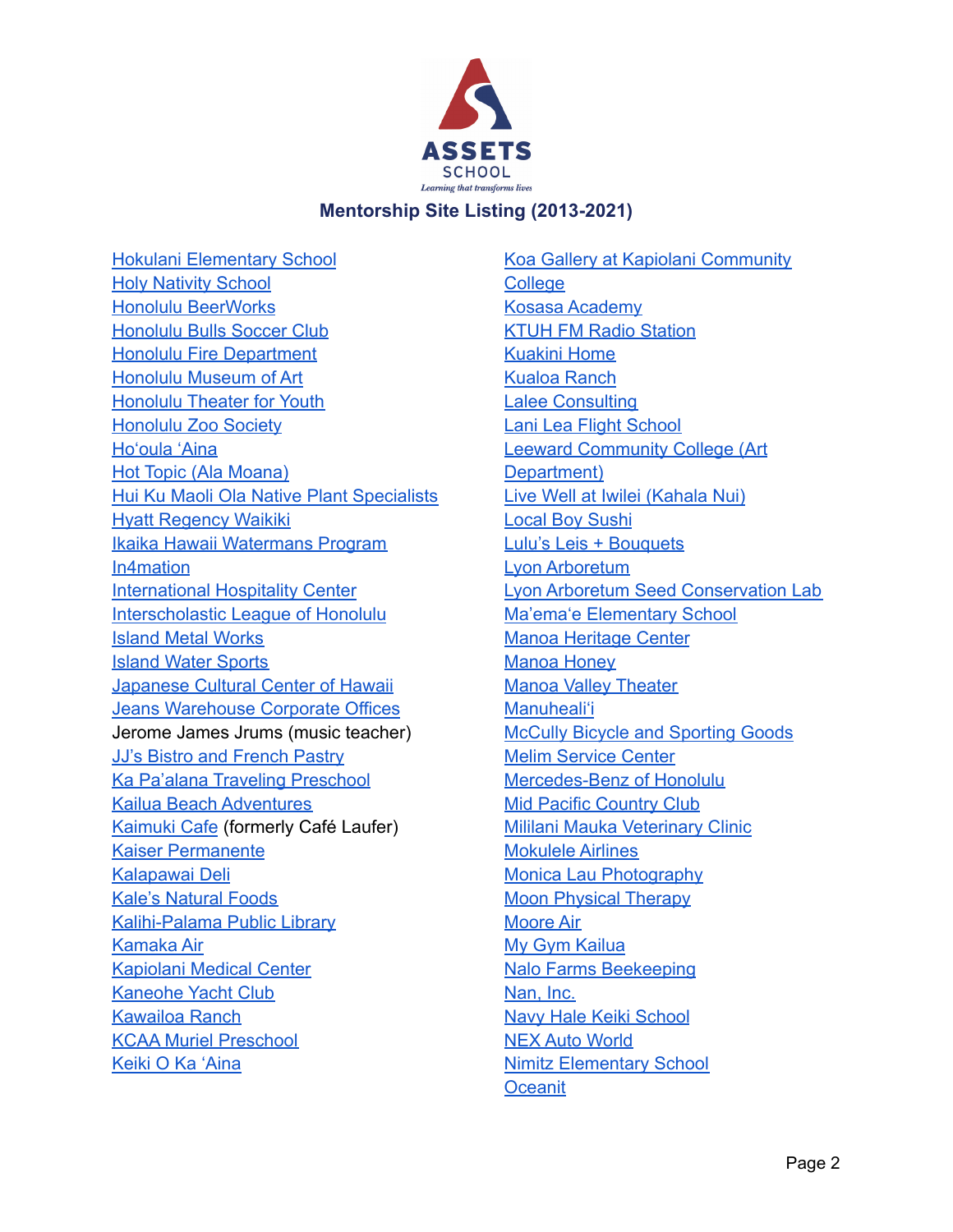

O'Donnell [Construction](https://www.facebook.com/ODonnell-Construction-LLC-109448355765/) Olelo Community Media [\(Mapunapuna\)](https://olelo.org/) One Love [Ministries](https://www.onelove.org/) (Media & Youth [Ministry\)](https://www.onelove.org/) Opala [Foods](https://www.yelp.com/biz/opala-foods-kaneohe) [Optinet](https://www.optinethawaii.com/) Hawaii Orig [Media](https://origmedia.com/) Our Lady of Good [Counsel](https://www.olgchawaii.org/) School Pacific Bid (landscaping) Pacific [Ceiling](https://www.pacificceilingfans.com/) Fans Pali Momi Medical Center- [Pulmonology](https://www.hawaiipacifichealth.org/pali-momi/services/chest-lung-health/) Pas De Deux [Hawaii](https://pddhi.blogspot.com/) [Patty's](https://www.yelp.com/biz/pattys-closet-pearl-city) Closet Paul Mitchell the School [Honolulu](https://paulmitchell.edu/honolulu) Pearl City [Elementary](https://www.pearlcity-es.org/) School [Performance](http://www.performancels.com/) Landscapes [Porsche](https://www.porschehawaii.com/) of Hawaii **Precision [Machinery](http://www.ptengineeringllc.com/) and Tooling** [Premier](https://premiertitlehawaii.com/) Title [Pro-Am](https://www.proamgolfhawaii.com/) Golf Shop [Proper](https://properrideshop.com/) Ride Shop [Purple](https://properrideshop.com/) Maia Queen Emma [Preschool](https://www.standrewsschools.org/academics/preschool-2-5-yrs) The [Queen's](https://www.queens.org/) Medical Center RRR [Recycling](https://rrrserviceshawaii.com/) Services Hawaii [Rainbow](https://rainbowdrivein.com/) Drive-In Rebecca Maria [Goldschmidt](https://www.rrrebecca.com/) Red [Pineapple](https://redpineapple.net/) Rep. Mark [Nakashima's](https://www.capitol.hawaii.gov/memberpage.aspx?member=nakashima&year=2021) Office Rep. Amy [Perruso's](https://www.capitol.hawaii.gov/memberpage.aspx?member=perruso) Office Rep. Lisa [Kitagawa's](https://www.capitol.hawaii.gov/memberpage.aspx?member=Kitagawa&year=2021) Office Rep. Val [Okimoto's](https://www.capitol.hawaii.gov/memberpage.aspx?member=okimoto) Office [Revision](https://www.instagram.com/revisionaudio_samson/?hl=en) Audio Ricky's Custom [Upholstery](https://www.yelp.com/biz/rickys-custom-upholstery-honolulu) [Rocky](https://www.midweek.com/a-rocky-road-story-from-eggs-to-pasta/) Road Roto [Rooter](https://www.rotorooter.com/)

- Ruby Tuesday [\(Moanalua,](https://www.rubytuesdayhawaii.com/menu/) Mililani, & [Windward](https://www.rubytuesdayhawaii.com/menu/) Mall) [Ruckus](https://ruckusfishinganddiving.com/) Fishing **Sack n Save [Bakery](https://www.yelp.com/biz/sack-n-save-honolulu)** Saint John [Vianney](http://www.sjvkailua.org/) School Saint Mark [Lutheran](https://www.smls-hawaii.org/) School [Seagull](https://www.seagullschools.org/) School **Security and Sound [Systems](https://www.securityandsoundsystems.com/) [Sedona](https://visitsedona.com/)** Senator Laura [Thielen's](https://www.capitol.hawaii.gov/memberpage.aspx?member=lthielen) Office Servco Pacific [Automotive](https://www.servco.com/)
	- Customer Services & Technical **Training**
	- Customer Relations
	- Strategic Planning & Inventory

SCHYNE [Photography](http://schyne.com/) [Soccer](https://soccerlockerhawaii.info/) Locker [Sodexo](https://uhm.sodexomyway.com/) [Sounding](http://soundingjoymt.org/web/) Joy Music Therapy Star [Physical](https://www.starpt.com/) Therapy State of [Hawaii](https://dlnr.hawaii.gov/) Dept. of Land and Natural [Resources](https://dlnr.hawaii.gov/) [Sunshine](https://www.sunshineschoolkailua.com/) School TAG: The [Actors](https://www.taghawaii.net/) Group Tenn's Auto [Center](https://www.tennsautocenter.com/) That [Barn](https://www.instagram.com/kupanahaproducts/?hl=en) The Bike Shop (Aiea & [Kailua\)](https://www.bikeshophawaii.com/) The [Coffee](http://coffeebeanhawaii.com/) Bean & Tea Leaf The Family Shop (shirt printing) The Toddler [Program](https://thetoddlerprogram.org/) Therapeutic [Horsemanship](https://www.thhwaimanalo.org/) of Hawaii Town & [Country](https://www.tcsurf.com/) Surf (Ala Moana and [Windward](https://www.tcsurf.com/) Mall) **[Tradewind](https://www.tradewindcharters.com/) Charters** Tripler Army [Medical](https://tripler.tricare.mil/) Center